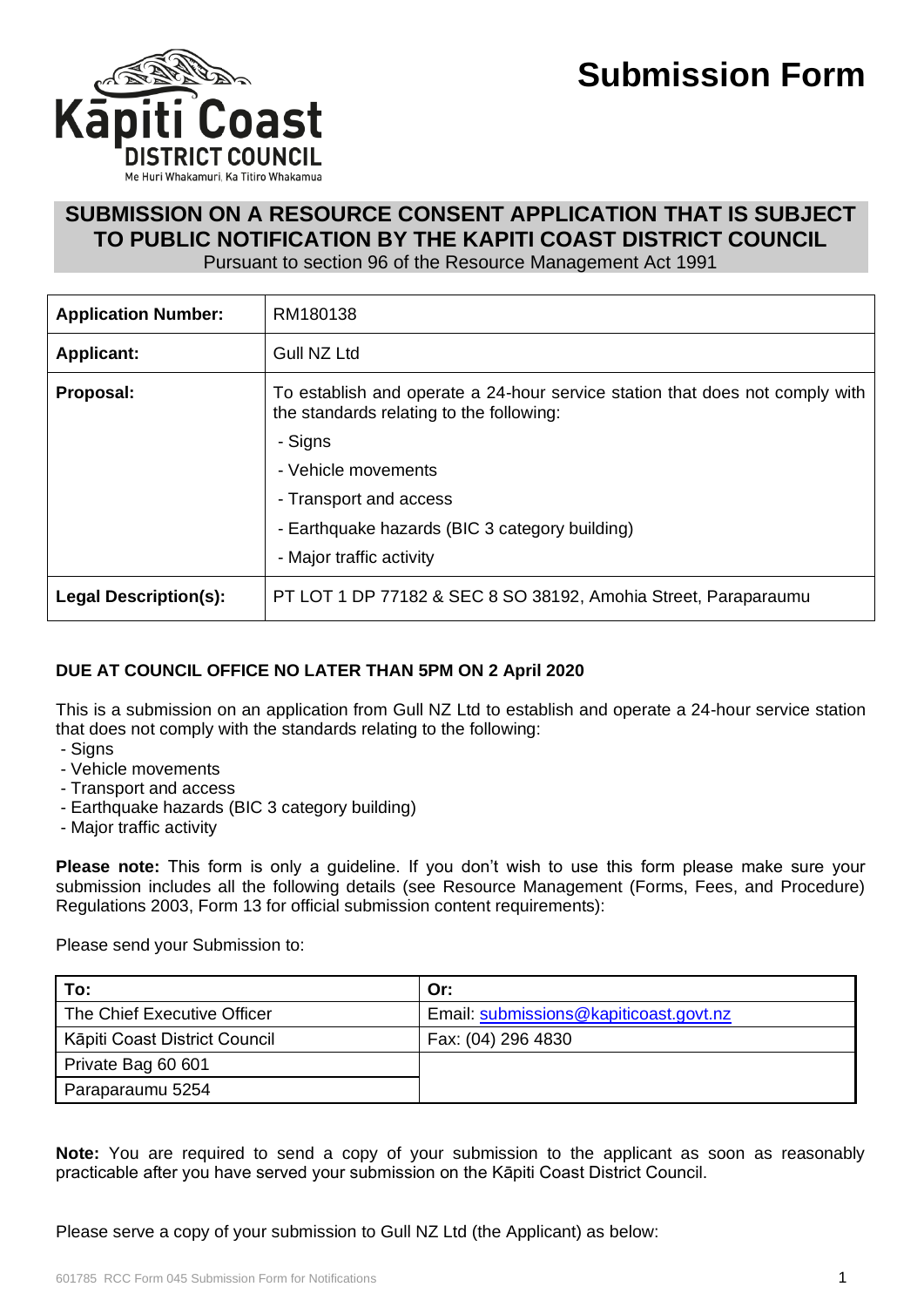

Gull NZ Ltd **Community** Or email: tracy@haysonknell.co.nz C/- Hayson Knell Consultants

PO Box 381 Tauranga 3140

Attention: Tracy Hayson

#### **Submitter/s Details:**

| Title:                   | Miss $\Box$<br>$X Mr$   Mrs  <br>Ms     Dr<br>Other: |           |                          |  |
|--------------------------|------------------------------------------------------|-----------|--------------------------|--|
| My/Our Full Name(s):     | Stephen Lange                                        |           |                          |  |
| Address for service:     | PO Box 640, Paraparaumu                              |           | Post Code:               |  |
| <b>Physical Address:</b> |                                                      |           | Post Code:               |  |
| Home Ph:                 |                                                      | Work Ph:  |                          |  |
| Home Fax:                |                                                      | Work Fax: |                          |  |
| Cell:                    | 027-276-2580                                         | Email:    | stephen.lange@xtra.co.nz |  |
|                          |                                                      |           |                          |  |

*Note: Correspondence will be via email unless otherwise requested.*

### **Submitter/s Position:**

#### **Trade Competition**

I am not\* a trade competitor for the purposes of section 308B of the Resource Management Act 1991. \*Delete one

Please use a clear tick in the appropriate box below  $(\sqrt{})$  to show whether you support the application in full or in part, or oppose the application in full or in part, or are neutral.

| x I / We support the application in full                       | I I / We support part of the application *                |  |  |
|----------------------------------------------------------------|-----------------------------------------------------------|--|--|
| $\Box$ I / We oppose the application in full                   | $\Box$ I / We oppose part of the application $*$          |  |  |
| $\Box$ I / We are neutral on all aspects of the<br>application | $\Box$ I / We are neutral on part of the application $^*$ |  |  |

\* If you indicate you support, oppose or are neutral for part of the application, please clearly set out the part(s) of the application you are submitting on (including reasons) in the 'My Submission Is' section of this form below.

### **Reasons for Submission:**

The specific parts of the application that my submission relates to are:

Give details: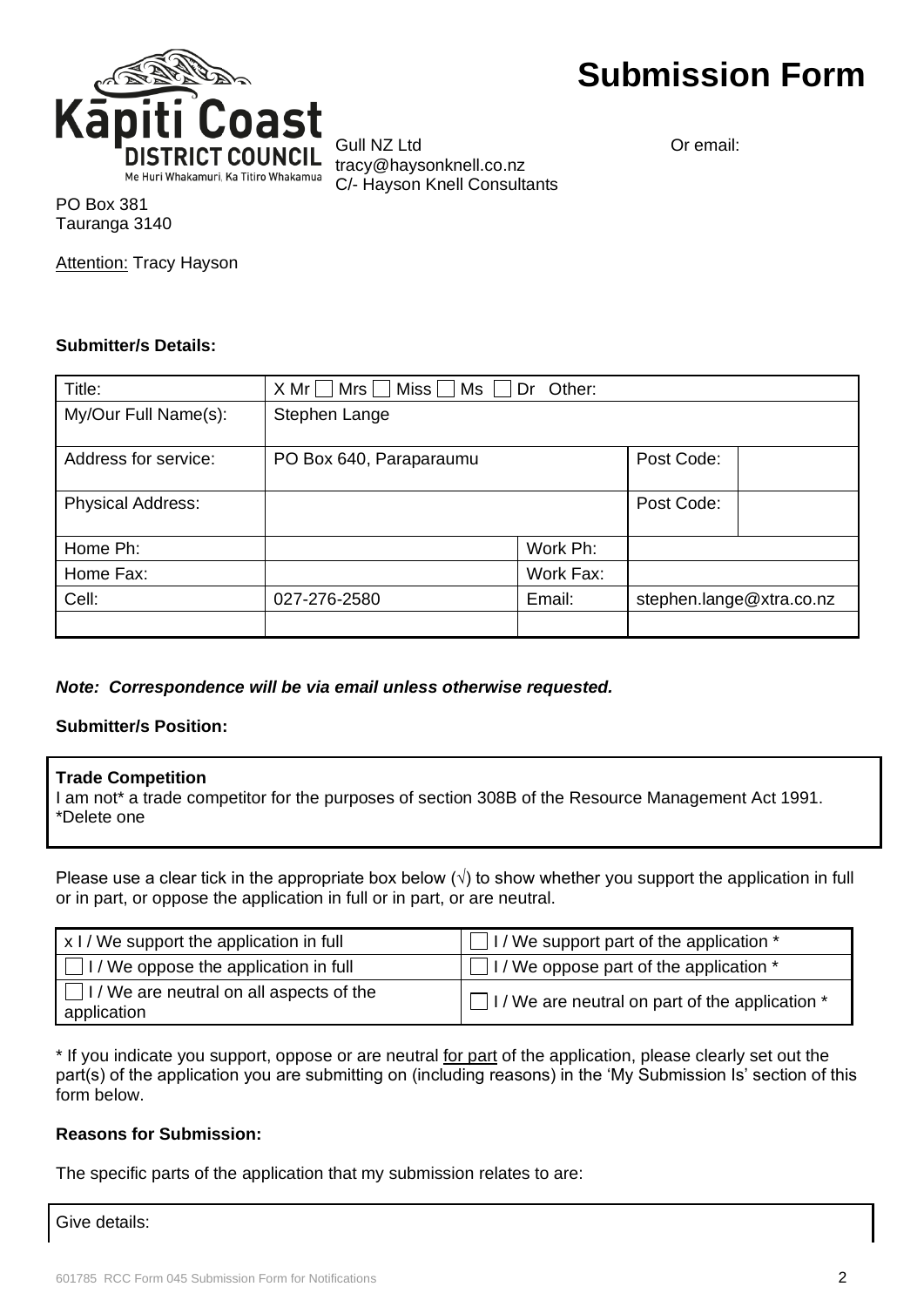

- signs – The proposed signs are of similar size to the existing  $\overline{G}$  **COUNCIL** competitors signs, however not as close to the intersection allowing drivers more time to see them and then turn into the site than the

other similar sized signs. I note a sign considerably larger that those proposed has just been given Consent and been erected on Kapiti Road within close proximity to the intersection of Te Roto Drive, some would say as you approach a more challenging intersection.

- vehicle movements – NZTA had proposed a use for the site as part of their revocation of the Old State Highway – see plan attached to traffic report. I understand this work was initially due to be completed some time ago however has continually been delayed. This plan included Amohia Street as one lane south allowing easy access into and out from the site including a slip lane into the site with short term parking and turnaround for approx. 40+ vehicles. NZTA, who would say they have a knowledge of traffic movements, also proposed another pedestrian connection across to Coastlands along with improvements to their existing exit to the south implying they expected traffic patterns to settle in the area.

- transport and access – Buses and other vehicles are continuously turning left while travelling south into the carpark alongside the station now, into an entry partly obscured by large trees, and from the traffic management report, there have been no accidents recorded because of this. When the site was being used as a bus depot and workshop, Amohia Street was used as SH1 carrying considerably more and heavier traffic than it is today, and buses used to turn into the entry from Amohia Street.

The beauty of this site for this type of use is that it has the two entries / exits so there will always be a spread of traffic volumes across both access points, unlike for example the new BP further down Kapiti Road. Also unlike the new BP on Kapiti road, this site has a medium strip preventing north bound traffic turning directly into the site. Should this strip not be there, I would have serious concerns about vehicles heading north and turning right into the site but this is not an issue.

There is very little pedestrian traffic on the footpath outside the entry to this site as there is no retail of any significance. The vast majority of train passengers either arrive at the station by bus and alight directly outside the station, use the underpass to Coastlands, or head towards the carparking on the eastern side of the station. I agree with a comment in one of the traffic reports about painting the green areas on the road for cyclists which also makes it clear for buses or motorists to look out for them, no different to any other left turn anywhere else.

- earthquake hazards (BIC 3 category building) – really?? This is three unmanned pump stations, and a small shed, all being built to the latest codes, and all located outside the dreaded ponding zone…..

- major traffic activity – I understand the comments in the reports about no recent updates in traffic volumes however any local resident is aware that there is considerably less traffic on Amohia Street since the opening of the new Expressway and the bulk of the traffic is now light local vehicles, not heavy truck & trailers units, buses, campervans, caravans etc as there used to be. Also traffic into the site will be split across two roads, for example commuter traffic from the Park n Ride sites will probably always use the Kapiti Road access. North bound traffic wishing to fill up will turn right at the traffic lights, see the Kapiti Road sign and also enter from Kapiti Road. Local south bound traffic with likely enter from Amohia and exit at Kapiti Rd to continue down Kapiti Rd.

Should the site house a convenience store or food outlet of any sort like the other two corner service stations, then I believe this could have more of an impact on traffic volumes however without that, traffic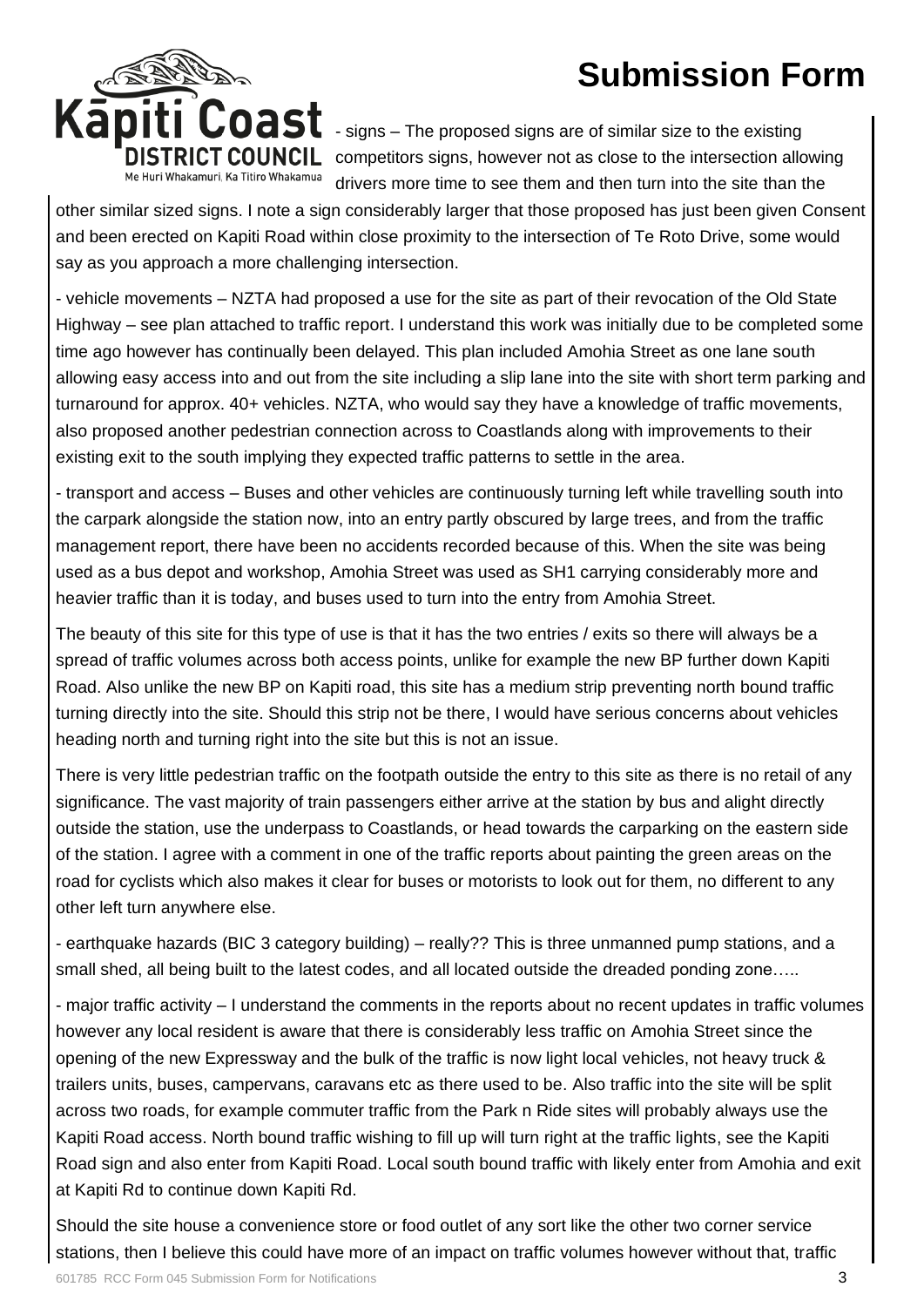

would simply be in and out just to fill up with petrol / diesel and more on. As is evident when these types of operators enter a market the competitors tend to also lower their prices so it could become the

same amount of traffic that is currently going into the existing two operators being spread out over three, not queues into just this one as some reports believe could possibly happen.

#### *Please use additional pages if required.*

#### **My Submission Is:**

I have a concern with this application for Resource Consent. The date of the application is July 2018, over 18 months ago.

I find it disturbing that something this simple, an allowable industrial use in an industrial zoning, has been allowed to drag out for so long by Council.

We as a community want new business to come to Kapiti, especially reputable companies in an industry that in the time it has taken Council to process this application, has cost every vehicle owner on the Kapiti Coast many hundreds of dollars in fuel costs.

In Councils report they refer to Amohia Street as still being a 'key arterial route' which I agree, yet next door is an almost derelict poorly maintained building with a commercial use in an industrial zone and adjoining that on the corner is a landscaping supplies using trucks and trailers into and exiting from closer to the corner on Kapiti Road than the site in question, and also may I add, emblazoned with signs…..

*Please use additional pages if required.*

### **Decision Sought:**

I / we seek the following decision from the Kāpiti Coast District Council (provide precise details including the general nature of any conditions or changes sought):

That Consent be given to the use of the site as requested and allowed under the existing and Proposed District Plans.

*Please use additional pages if required.*

#### **Wish to Speak at Hearing:**

Please indicate below whether you would like to speak at the hearing for the application (if a hearing is required). Use a clear tick in the appropriate box below  $(\sqrt{)}$ .

x I / we do not wish to be heard and hereby make my / our submission in writing only. *(This means that you will not be advised of the date of the hearing and cannot speak at the hearing)*

#### **OR**

 $\Box$  I / we wish to be heard in respect of my / our submission (to speak at the public hearing) *(This means you can speak at the hearing. If at a later date you decide you no longer wish to speak at the hearing you can withdraw from being heard)*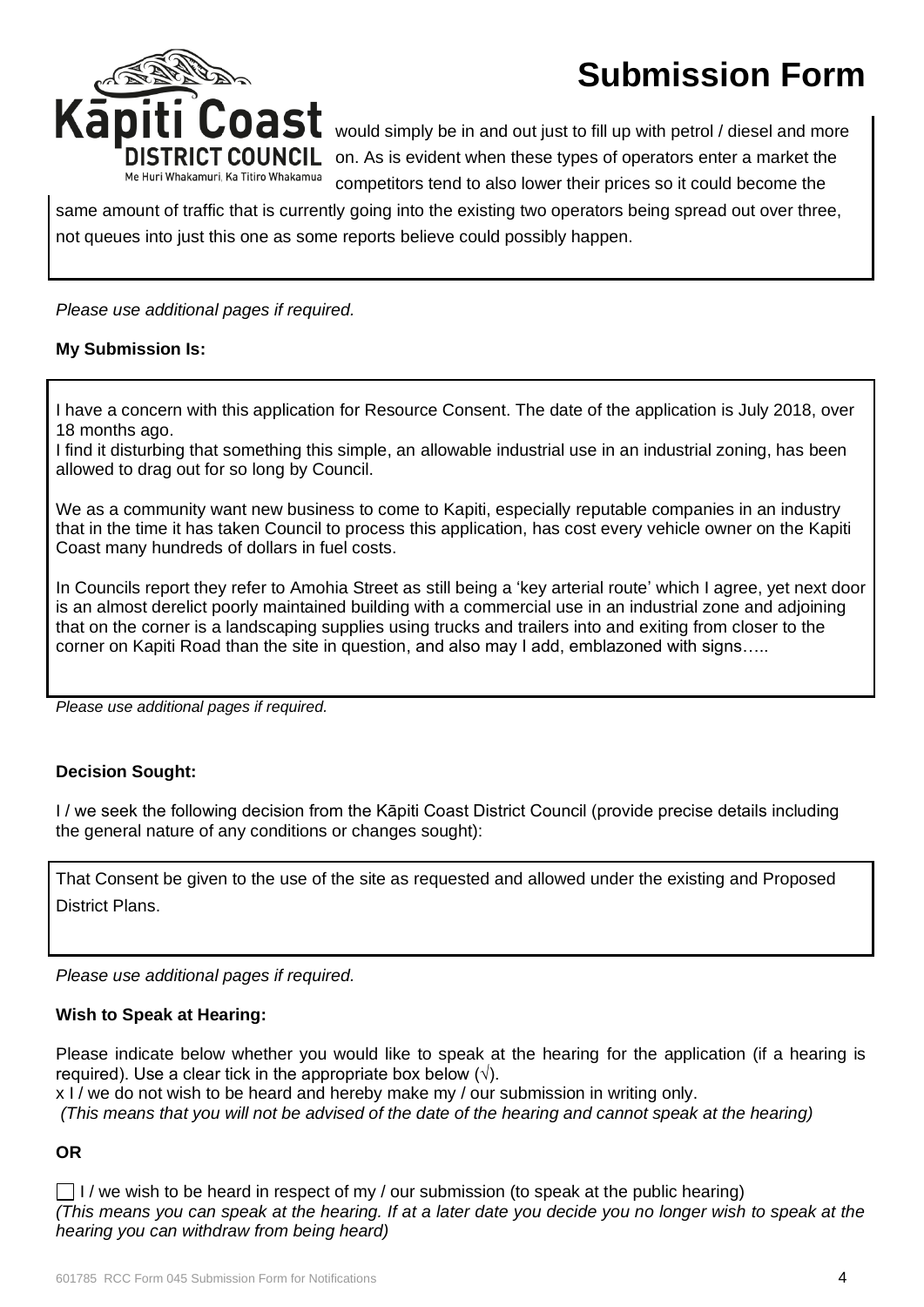

 $\Box$  \*If others make a similar submission, I / we will consider presenting a joint case with them at the hearing. *(This is only for parties wanting to be heard)* 

*\* Delete if you would not consider presenting a joint case.*

I / we intend to call expert witness(es). Please indicate the disciplines of expected expert witnesses. *(If you do not tick this box, you can change your mind later and decide to call experts to give evidence in relation to your submission, provided you do so in time to meet any procedural direction the Hearing Panel might make)*

\*Pursuant to Section 100 of the Resource Management Act 1991, I / we request that the Council delegates its functions, powers and duties required to hear and decide the application to one or more hearings commissioners who are not members of the Kapiti Coast District Council.

◙ If you do wish to make a request for an Independent Commissioner pursuant to Section 100, please see notes below for potential cost implications to you.

 $\Box$  I / we are aware that I / we are required to send copy of my / our submission to the applicant as required under section 96(6)(b) of the Resource Management Act 1991 (please tick  $\sqrt{ }$ ).

P

**Stephen Lange 1st April 2020**

**Signature Date: Signature Date:**

*Please note: Signature of submitter, or person authorised to sign on their behalf is required. Signature is not required for electronic (email) submissions. If this is a joint submission by two or more individuals, each individual's signature is required.*

#### **Privacy Disclaimer**

**Please note:** All submissions (including names and contact details) will be made publicly available at Council offices and public libraries. A summary of submissions including the name of the submitter may also be made publicly available and posted on the Kāpiti Coast District Council website. Personal information will also be used for administration relating to the subject matter of the submissions, including notifying submitters of subsequent steps and decisions. All information will be held by the Kāpiti Coast District Council, with submitters having the right to access and correct personal information.

#### **Notes to Submitters:**

- The Resource Management Act (RMA) 1991 prefers electronic methods of communication.
- The closing date for serving submissions on the consent authority is the 20th working day after the date on which public or limited notification is given. If the application is subject to limited notification, the consent authority may adopt an earlier closing date for submissions once the consent authority receives responses from all affected persons.
- If you make a request for an independent commissioner(s) under section 100A of the Resource Management Act 1991, you must do so in writing no later than 5 working days after the close of submissions and you may be liable to meet or contribute to the costs of the hearings commissioner or commissioners.
- You must serve a copy of your submission on the applicant as soon as is reasonably practicable after you have served your submission on the consent authority.